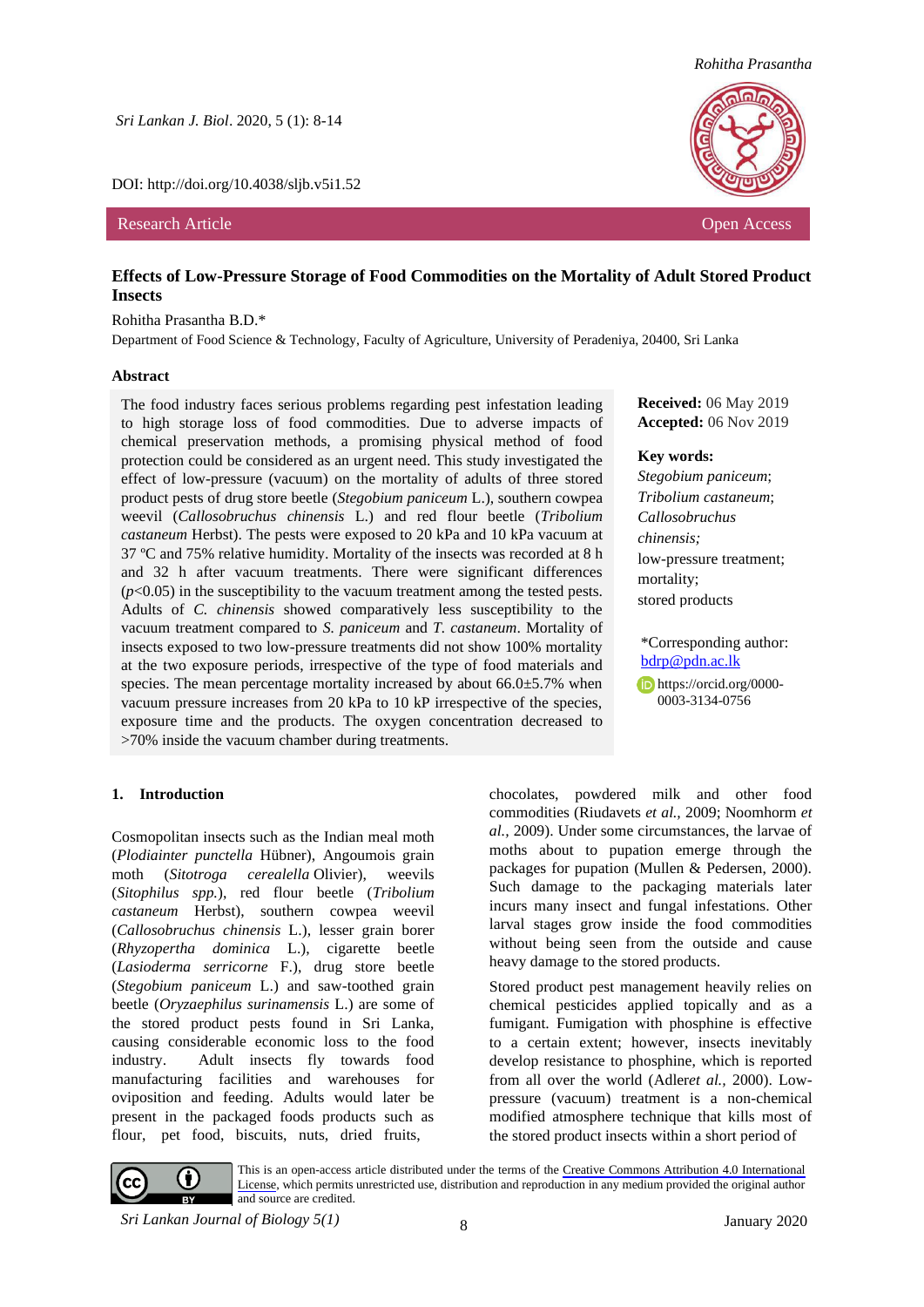exposure compared to chemical fumigation. Lowpressure storage or vacuum packaging of foods is considered an effective and portable modified atmospheric (MA) technique. It provides an environment with low oxygen  $(O_2)$   $(2-5%)$  and relatively high  $CO<sub>2</sub>$  (>30%), within relatively a short period of time after removing the atmospheric gasses within the package or storage containers (Johnson & Zettler, 2009; Johnson, 2010; Kučerová *et al*., 2013). It is an alternative storage technique for refrigeration of shelf-stable and some perishable food products. The anaerobic environment of lowpressure treatments prevents the growth of spoilage microorganisms and insects thus averts the development of off-odor, off-flavor, undesirable color and textural changes. Storage of shelf-stable foods at an ambient storage condition leads to significant changes in physical, biochemical and physiological properties of foods within a short period of time. Postharvest loss of ambient condition grain storage, spices and nuts are high (about 15%) due to improper storage techniques and the lack of proper storage facilities in Sri Lanka (Sartaj & Ekanayake 1991). Therefore, producers and farmers apply many hazardous pesticides or fumigate with phosphine to protect their stored grains soon after harvesting and also several times during storage. Therefore, resistance may develop among insect pests and additionally pesticide residues could cause a grave problem to the environment and health of the end-users. Pest control measures are costly when insects heavily infest stored products while the quality of the products would also suffer. Most of the grains, spices, dry herbs and nuts today are organically grown and exported in bulk to Europe and Mediterranean countries as organic products. In some instances, export restrictions are imposed to Sri Lankan commodities due to records of pest infestation, fungal infections and pesticide residues in the product. Therefore, the food industry is encouraged to search for an alternative nonchemical pest control technique for the protection of stored food. Physical and low-risk control techniques such as controlled or modified atmospheric storage (CA/MA), diatomaceous earth, radio frequency, microwave and high temperature have advantages as physical protection methods (Fields & White 2002). Despite the efficacy of CA technique used to control the stored pests of shelfstable commodities, hermetic and lowpressure/vacuum treatment is a fairly inexpensive system for local industries. On the other hand, operational cost is comparatively lower than for CA and chemical fumigation. This type of treatment is good for high value organic shelfstable commodities such as spices, nuts and herbs, which can fetch a high income in international

markets. Therefore, the aim of the present research project was to evaluate the effect of a low-pressure technique on the mortality of three pests species drug store beetle (*S. paniceum*), southern cowpea weevil (*C. chinensis*) and red flour beetle (*T. castaneum*). These pests are regularly found in the stored and/or package grains, spices, flour and dry food products causing considerable economic losses.

## **2. Materials and Methods**

## *2.1 Treatment Bioassay*

The study was conducted at the Department of Food Science and Technology, Faculty of Agriculture, University of Peradeniya. The samples of selected grains and spices were obtained directly from the market and sun-dried to moisture content (MC) of  $11.5\pm2$  % wet-basis (w.b) before the lowpressure storage test. Rice and wheat flour samples were obtained from the market and dried to  $9\pm0.5$ % (w.b) MC in an airflow oven. Adults of the drug store beetle (*S. paniceum*), southern cowpea weevil (*C. chinensis*) and red flour beetle (*T. castaneum*) were obtained from the seed stores of 'Pelwehera' seed farm, Department of Agriculture, Sri Lanka. Prior to the experiment, all species were bred separately in glass jars at laboratory conditions  $(28\pm1~\degree C \text{ and } 80\pm2\% \text{ RH})$  for about 3-4 months.

All experiments were carried out at  $37\pm1$  °C temperature and  $75\pm2\%$  relative humidity (RH) in a vacuum oven having an approximate chamber capacity of 18 L (Fisher Vacuum Oven-28, USA). About 500 mL of the saturated salt (NaCl) solution was kept inside the vacuum oven to obtain 75% equilibrium RH. Temperature and vacuum pressure were monitored and controlled by the temperature and vacuum gauge indicators were fixed to the vacuum oven. Another thermo-hygrometer type data logger (Omega-OM-EL-USB-5, USA) was placed inside the vacuum oven to record the changing RH and temperature levels during the study. Perforated plastic lids attached to 200 mL glass jars were used as the test sample holders. About 100 g of groundnut seeds, coriander seeds and nutmeg seed kernels (pieces) were placed separately in the jars. The samples were artificially infested with 25 adults of mixed sexes of *S. Paniceum* and the jars were closed tightly with the perforated lids. About 150 g of mungbean and cowpea samples were artificially infested with 25 adults of mixed sexes of *C. Chinensis* (2-3 days old). About 150 g of rice flour and wheat flour samples were infested with 50 adults of mixed sexes of *T. castaneum*.

Vacuum oven chambers were connected to a vacuum pump (Fisher vacuum pump LAV-3, USA)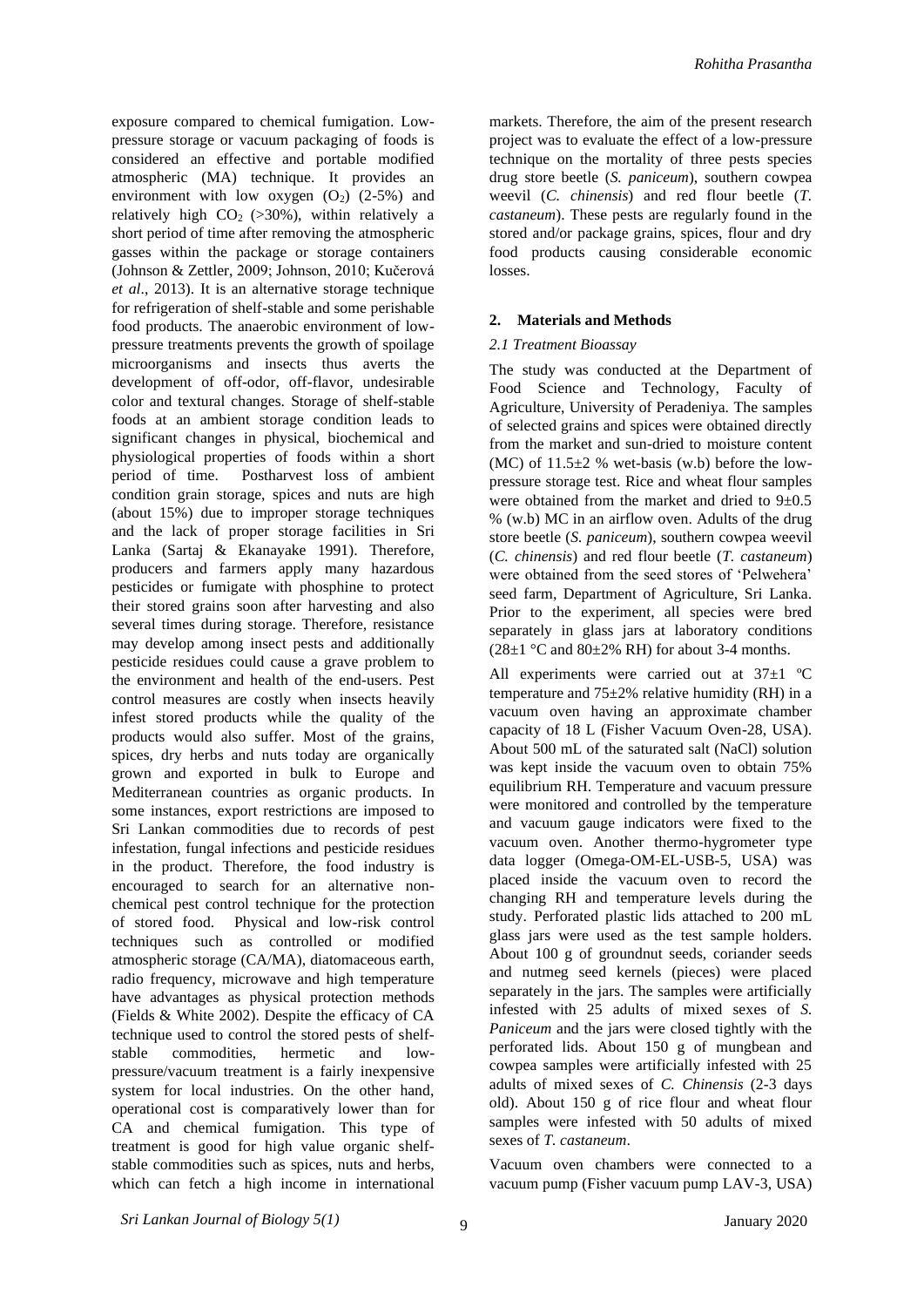*Rohitha Prasantha*

and simultaneously pumped down to the target vacuum pressure of 20 kPa (*ca*. 150 mmHg) and 10 kPa (*ca.*75 mmHg) which was equivalent to *ca*. 4.1% and *ca.* 2.0% oxygen content inside the vacuum chamber. Oxygen  $(O_2)$  and carbon dioxide  $(CO<sub>2</sub>)$  concentrations were monitored inside the vacuum chamber at the end of the test period using a gas analyzer (Quantek-902D, USA). All the experiments were repeated 3 times and the percentage mortality was assessed at 8 h and 34 h after the low-pressure treatments. An insect was considered dead when it failed to move after being prodded gently with a needle for 30 s. Control samples were also tested inside the vacuum oven at 37±1 °C and 75% RH under ambient pressure. The MC (w.b%) of the initial, control and low-pressure treated samples were determined by forced-air oven drying at 105 °C for 24 h.

#### *2.2 Statistical Analysis*

Mortality data (mean±SD) were corrected using the Abbott's formula (Abbott, 1925). If mortality in the control samples exceeded 10%, the complete bioassay was discarded and repeated. The mortality values of insects were analyzed using one-way ANOVA at 95% confidence interval (*p*<0.05). The two low-pressure vacuum conditions and two exposure periods considered as treatment levels (20 kPa/8 h, 20 kPa/32 h, 10 kPa/8 h and 10 kPa/32 h) under each food commodity and species of insects. The MC and mortality values of insects were analyzed using the least significant difference (LSD) test at *p*<0.05 (SAS Institute 1990).

# **3. Results**

The average RH levels and temperature recorded during low-pressure treatments in the vacuum chamber are shown in Fig. 1. This study revealed that RH levels dropped initially during the lowpressure application, but returned to equilibrium levels shortly after (*ca.* 2 h) the vacuum application was stopped. Subsequently RH and temperate did not change significantly inside the vacuum chamber during the rest of the 32 h of exposure.

The mean moisture contents of the product remained constant (*p*>0.05), even after 32 h of vacuum treatments at 20 kPa and 10 kPa pressure compared to the initial sample (Table 1). Maximum and minimum moisture contents were observed in initial, 20 kPa vacuum and 10 kPvacuum pressure treated samples, indicating slight decreases in MC with increasing vacuum pressure and exposure period. The differences in the average moisture contents of 10 kP/8 h and 10 kPa/32 h stored samples were statistically not significant ( $p$ >0.05).

Mortality of the test insects exposed to 20 and 10 kPa vacuum pressure treatments is presented in Table 2. There were no significant differences  $(p>0.05)$  in motilities between the two exposure periods (8 h and 32 h) at 20 kPa vacuum pressure treatment. However, vacuum pressure treatments at 10 kPa showed significant differences  $(p<0.05)$  in mortality between the two exposure periods. In addition, the mortality of all tested insects has significantly increased  $(p<0.05)$  with increasing vacuum pressure (from 20 kPa to 10 kPa). It was observed that with a two-fold increase of vacuum pressure, the percentage mortality increased by about 66.0±5.7%, irrespective of species, exposure time and the tested food products.



**Figure 1.** Average relative humidity and temperature fluctuations recorded during two low- pressure treatments at 37 °C when a vacuum oven humidity level was controlled by saturated salt (NaCl) solutions.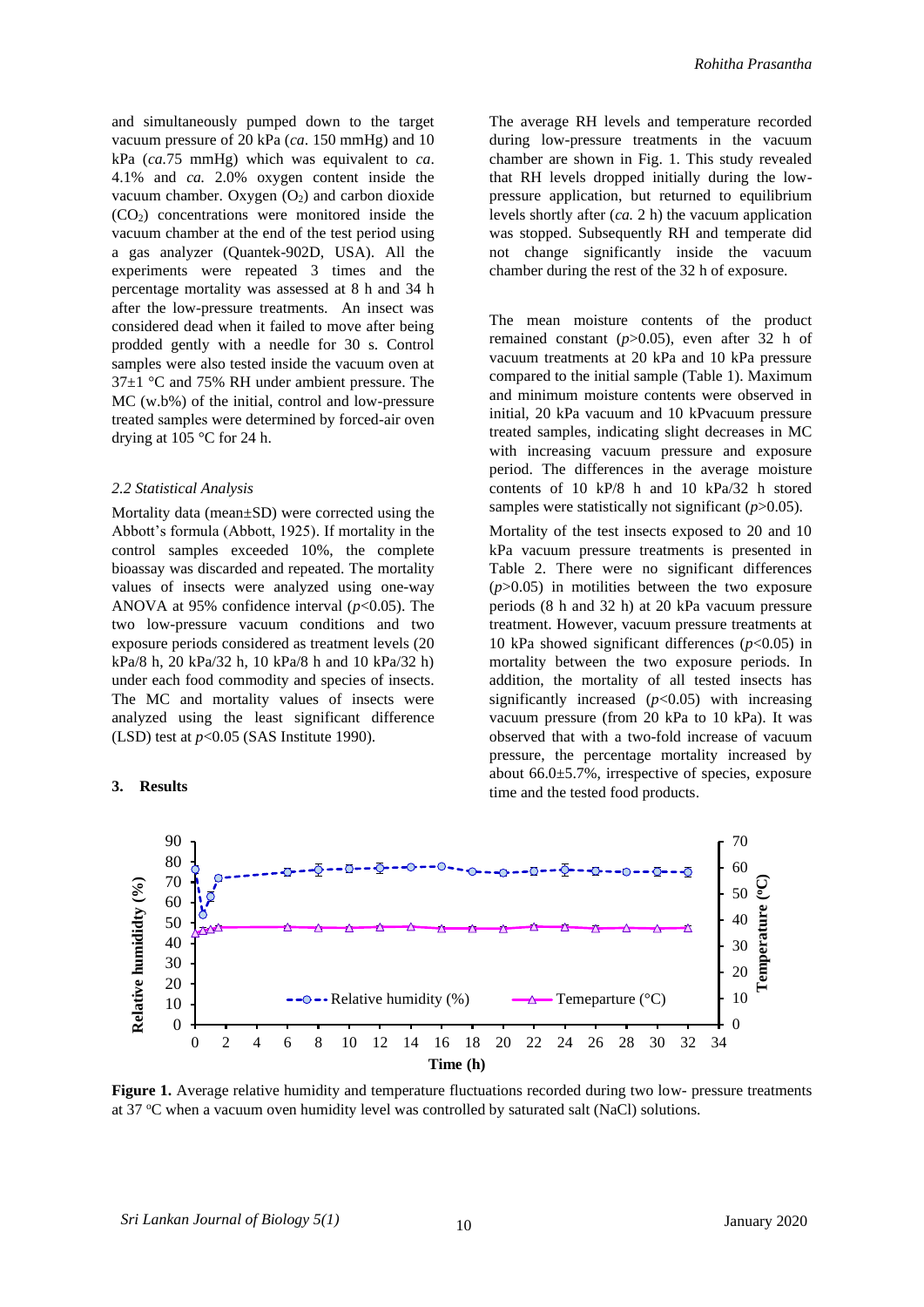| Products       | Initial moisture<br>content $(w.b\%)$ | Exposure time<br>(h) | Moisture content (w.b%) after low-<br>pressure treatments |                |
|----------------|---------------------------------------|----------------------|-----------------------------------------------------------|----------------|
|                |                                       |                      | $20$ kPa                                                  | $10$ kPa       |
| Groundnut      | $11.6 \pm 1.1$                        | 8.0                  | $11.4 \pm 0.8$                                            | $11.1 \pm 0.6$ |
|                |                                       | 32.0                 | $10.6 \pm 0.5$                                            | $10.1 \pm 0.8$ |
| Coriander      | $10.2 \pm 0.6$                        | 8.0                  | $10.0 \pm 0.7$                                            | $9.4 \pm 0.6$  |
|                |                                       | 32.0                 | $9.5 \pm 0.4$                                             | $9.4 \pm 0.7$  |
| Nutmeg kernels | $10.5 \pm 1.3$                        | 8.0                  | $10.1 \pm 1.2$                                            | $9.6 \pm 0.9$  |
|                |                                       | 32.0                 | $9.4 \pm 0.8$                                             | $9.1 \pm 0.6$  |
| Mung bean      | $12.7 \pm 0.7$                        | 8.0                  | $12.4 \pm 0.6$                                            | $12.1 \pm 0.8$ |
|                |                                       | 32.0                 | $12.0 \pm 0.4$                                            | $11.7 \pm 0.5$ |
| Cowpea         | $12.2 \pm 0.5$                        | 8.0                  | $11.6 \pm 1.0$                                            | $11.4 \pm 0.6$ |
|                |                                       | 32.0                 | $11.0 \pm 0.5$                                            | $10.4 \pm 0.7$ |
| Rice flour     | $10.6 \pm 0.5$                        | 8.0                  | $10.0 \pm 0.7$                                            | $9.4 \pm 0.5$  |
|                |                                       | 32.0                 | $9.6 \pm 0.4$                                             | $9.2 \pm 0.2$  |
| Wheat flour    | $9.8 \pm 0.3$                         | 8.0                  | $9.3 \pm 0.5$                                             | $9.1 \pm 0.5$  |
|                |                                       | 32.0                 | $9.0 \pm 0.4$                                             | $8.8 \pm 0.3$  |

**Table 1.** Effect of low-pressure treatments on moisture content (wet basis %) of the tested food commodities at temperature  $37\pm1$  °C and  $75\pm2\%$  relative humidity.

Means  $\pm$  SD values between the rows of 20 and 10 kPa for each product are not significantly different ( $p$ >0.05).

The observations showed that mortality in *C. chinensis* was significantly lower than in *T. castaneum* and *S. paniceum* at each low-pressure treatment level. Mortality of insects exposed to the two low-pressure treatments did not result in 100% mortality in any of the treatments.

The  $O_2$  concentration decreased by more than 70% inside the vacuum chamber during the treatment. However,  $O_2$  concentration significantly increased (*p*<0.05) inside the vacuum chamber after the 32 h of low-pressure treatment.

#### **4. Discussion**

Common storage pests such as the cowpea weevil (*C. chinensis*), drug store beetle (*S. paniceum*), and red flour beetle (*T. castaneum*) cause considerable economic losses to the grains, spices, nuts and herbal industries. The adult beetle damages the foods and the female laid many eggs during its life-time. The larvae hatching from the egg and feeds on the stored product while contaminating it with frass, larval skins and feces. The final instar larvae tunnel through the produce/ packaging materials to pupate, causing indirect damage. Adults and larvae may later be present in the final packaged products (Riudavets *et al.,* 2009; Noomhorm *et al*., 2009). Although stored product insects are relatively more susceptible to the

MA treatments, their eggs are relatively tolerant to the high CO<sup>2</sup> environment (Adler, 1999; Adler *et al*., 2000; Johnson, 2010).

Changes in the quality of stored food can be predicted by the knowledge of storage temperature, product moisture, storage atmosphere condition and properties of the food. The moisture content of food products play an important role as a quality indicator and it is the limiting factor for growth of insects and fungi. Documenting information on changes in moisture, gas diffusion, isothermal characteristics, physico-chemical and structure of the low-pressure treated commodity is essential to establish proper control measures for stored product pests. In order for protective measures to be effective under lowpressure storage, the  $CO<sub>2</sub>$  content in the container must reach levels >30% to create an effective MA condition. Therefore, low pressure may also be used in combination with high  $CO<sub>2</sub>$  in the containers or packages. Johnson & Zettler (2009) and Johnson (2010) showed that vacuum treatment could be effectively used to control storage pests of tree nuts.

The RH in the vacuum chamber and moisture content of the product play a significant role during the lowpressure treatments. As a result, low-pressure stored foods are subject to excessive dehydration, but this may not be a problem for shelf-stable food commodities compared to perishable foods.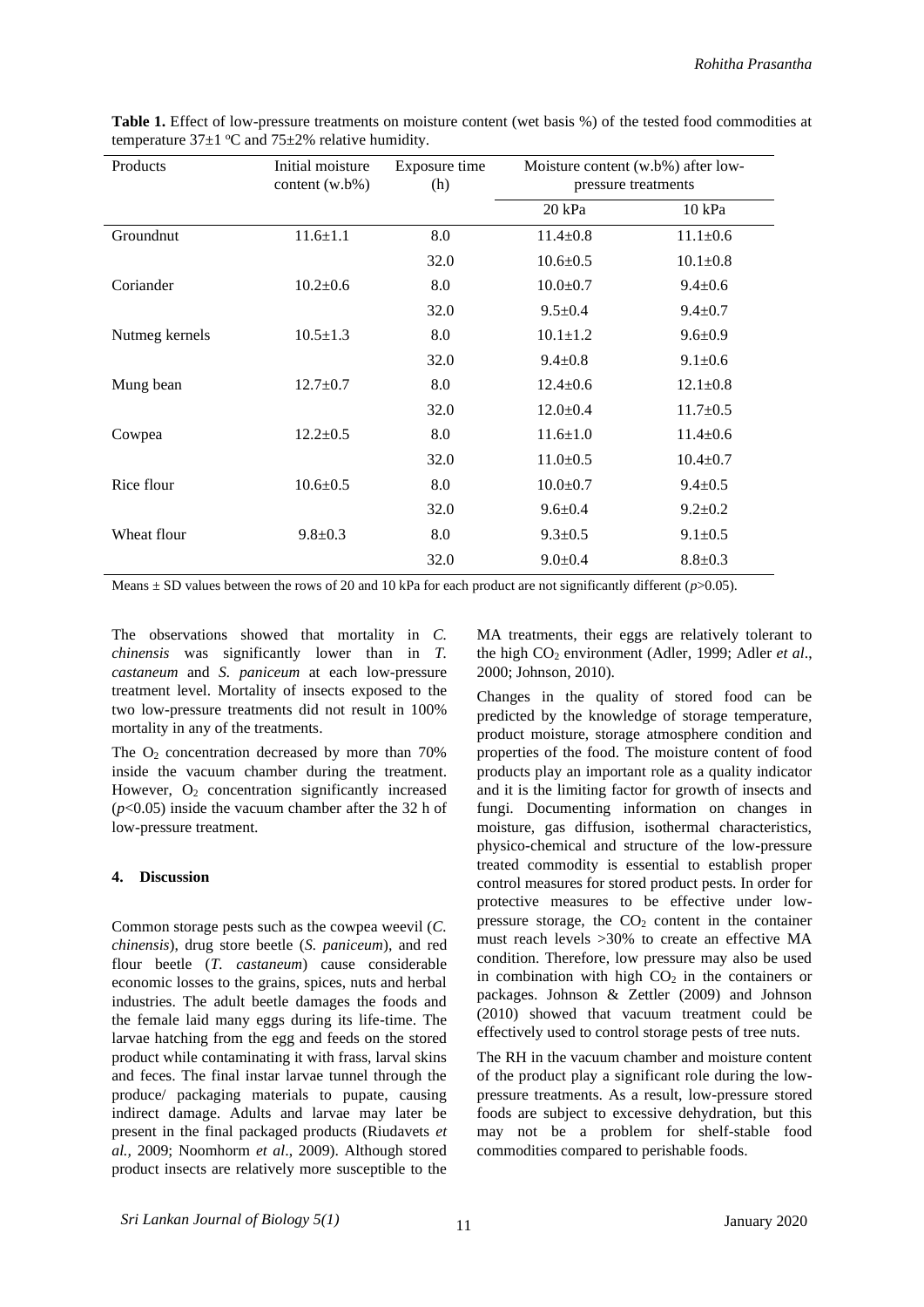| Test insect and<br>seeds | Exposure<br>time(h) | Mortality (%) of adult insects at<br>low-pressure treatments |                               | Low-pressure $O_2$<br>content $(\%)$ |               |
|--------------------------|---------------------|--------------------------------------------------------------|-------------------------------|--------------------------------------|---------------|
|                          |                     | 20 kPa                                                       | 10 kPa                        | 20 kPa                               | 10 kPa        |
| Stegobium paniceum       |                     |                                                              |                               |                                      |               |
| Groundnut                | 8.0                 | $6.3 \pm 3.5$                                                | $18.3 \pm 7.5$ <sup>**</sup>  | $4.7 \pm 0.2$                        | $2.5 \pm 0.2$ |
|                          | 32.0                | $14.7 \pm 7.2$                                               | $47.6 \pm 6$ *†               | $5.2 \pm 0.4$                        | $2.4 \pm 0.1$ |
| Coriander                | 8.0                 | $5.6 \pm 2.6$                                                | $15.4 \pm 5.2$ <sup>*†</sup>  | $5.0 + 0.4$                          | $2.9 + 0.1$   |
|                          | 32.0                | $14.5 + 4$                                                   | $45.0 \pm 8.7$ <sup>*†</sup>  | $5.3 \pm 0.3$                        | $2.5 \pm 0.4$ |
| Nutmeg kernels           | 8.0                 | $7.6 \pm 3.7$                                                | $20.2 \pm 7.0$ <sup>*†</sup>  | $5.5 \pm 0.1$                        | $2.8 \pm 0.2$ |
|                          | 32.0                | $16.6 \pm 5.4$                                               | $43.0 \pm 10.5$ <sup>*†</sup> | $5.7 \pm 0.5$                        | $3.5 \pm 0.5$ |
| Callosobruchus chinensis |                     |                                                              |                               |                                      |               |
| Mungbean                 | 8.0                 | $2.3 \pm 3.3$                                                | $10\pm3.3$ <sup>*†</sup>      | $4.5 \pm 0.2$                        | $2.0 \pm 0.0$ |
|                          | 32.0                | $12 + 8.2$                                                   | $34.5 \pm 3.4$ <sup>**</sup>  | $4.3 \pm 0.2$                        | $2.3 \pm 0.2$ |
| Cowpea                   | 8.0                 | $4.1 + 4.2$                                                  | $10.7 \pm 5$ <sup>*†</sup>    | $4.4 \pm 0.1$                        | $2.2 \pm 0.1$ |
|                          | 32.0                | $11.3 \pm 5.5$                                               | $36.5 \pm 2.3^*$              | $4.3 \pm 0.3$                        | $2.3 \pm 0.2$ |
| Tribolium castaneum      |                     |                                                              |                               |                                      |               |
| Rice flour               | 8.0                 | $6.5 \pm 2.2$                                                | $18 + 7.0**$                  | $5.4 \pm 0.1$                        | $4.6 \pm 0.1$ |
|                          | 32.0                | $10\pm3.0$                                                   | $46.5 \pm 7.5$ *†             | $5.7 \pm 0.3$                        | $3.5 \pm 0.2$ |
| Wheat flour              | 8.0                 | $14 + 2.5$                                                   | $33.5 \pm 5.2^{\dagger}$      | $4.6 \pm 0.1$                        | $3.8 \pm 0.1$ |
|                          | 32.0                | $18+4.5$                                                     | $45.4 \pm 8.5^{\dagger}$      | $5.2 \pm 0.3$                        | $3.3 \pm 0.2$ |

**Table 2.** Percentage mortality of adult drug store beetle (*S. paniceum*), cowpea weevil (*C. chinensis*) and the red flour beetle (*T. castaneum*) exposed to low-pressure conditions (20 and 10 kPa) at temperature 37 $\pm$ 1 °C and 75±2% relative humidity.

\*Means± SD values between the 20 kPa and 10 kPa low pressure treatments (in a column) are significantly different for each commodity  $(p<0.05)$ 

<sup>†</sup>Means  $\pm$  SD values between the each commodity are significantly different ( $p$ <0.05) for each low pressure treatment and exposure time (in a raw).

Our study indicated that the moisture content of the product remained unaffected due to constant RH and temperature levels because it was maintained at near constant levels throughout the study period. However, long-time storage foods may reduce the moisture due to the low boiling point of water and change in the latent heat of evaporation under constant vacuum pressure.

Mortality rates of insects under low-pressure storage is dependent on the size of the insects and their developmental stages,  $CO<sub>2</sub>$  susceptibility, product type, temperature and whether infestation occurs inside or outside of the commodity (Johnson, 2010; Kučerová *et al.,* 2013). Most *Callosbruchus* spp. are internal feeders and damage to the legume grains in their larval stages. Only the adult stage can be seen to the outside because of the active mating and egg laying behavior of adults. Therefore, immediate control of adults is very important and effective than the control of larval or pupal stages, to control progeny production.

According to Mbata *et al*. (2005), 99% mortality of adult cowpea weevils (*Callosbruchus maculatus*) was achieved within an hour at low-pressure (32.5 mmHg) and 30-35  $\degree$ C although the pupae and eggs were tolerant to the low-pressure treatment. A recent study by Mortazavi & Ferizli (2014) found that total mortality in adults of *C. chinensis* can be obtained 192 h, after low-pressure treatment at 8.88 kPa/  $25$  °C temperature. The results of this study showed *ca*. 35% mortality of *C. chinensis* adults at 10 kPa/ 37 °C treatment levels. This indicates that *C. chinensis* was less susceptible to low-pressure than other species probably due to their larger body size. Mbata *et al*. (2004) reported that the lethal (LT99) time for the lesser grain borer (*R. dominica*) was 79 h at 30 °C and 50 mmHg (*ca.*6.7 kPa) vacuum treatment. According to Kučerová *et al*. (2013), lethal time (LT99) of adult *T. castaneum* was 15 h at 25 °C and the vacuum pressure of 1 kPa created in an airtight bag. In another study, Finkelman *et al.* (2006) have observed that the  $LT_{50}$ values of adult stored product insects *Trogoder*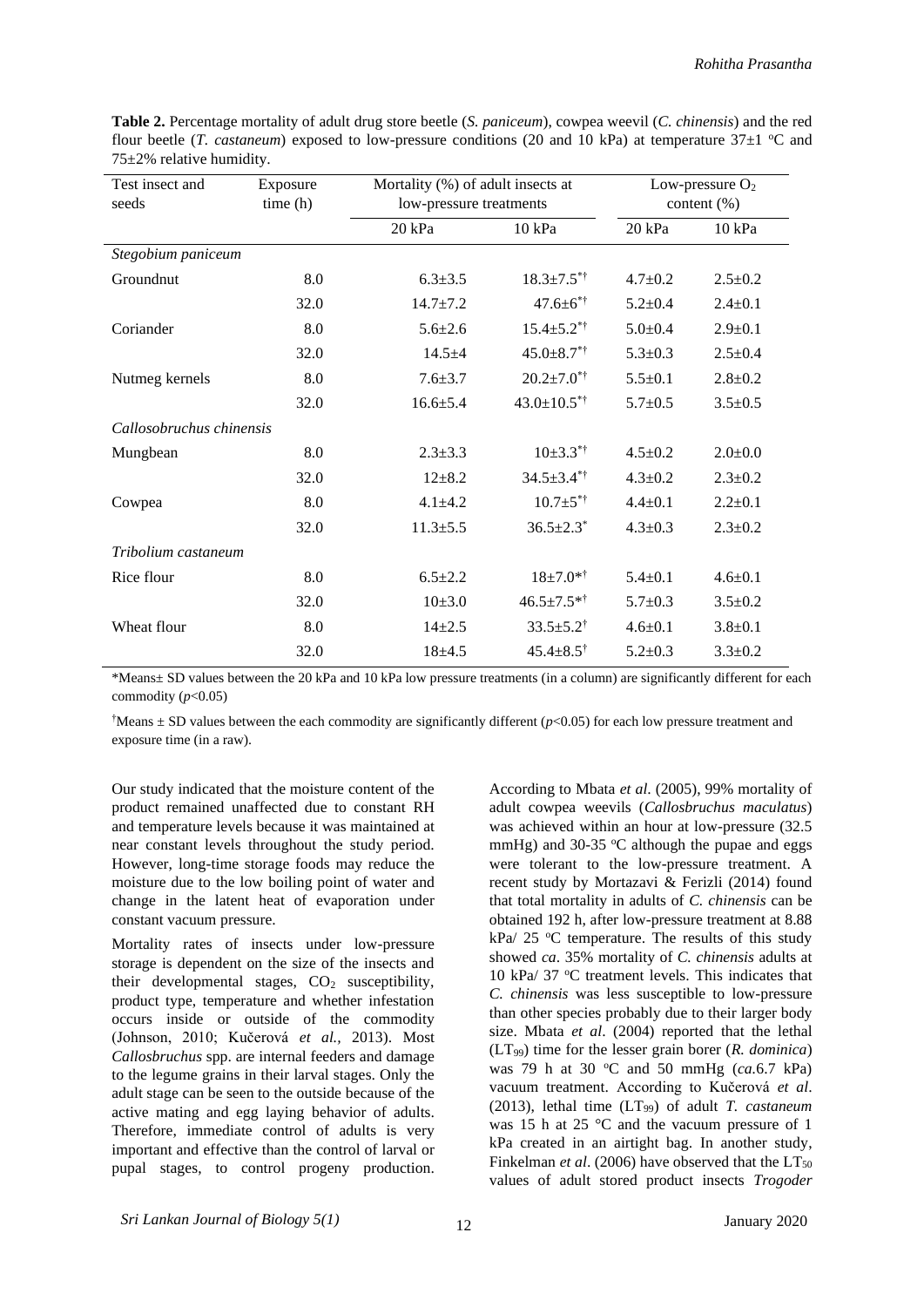*magranarium* and *L. serricorne*, and *O. surinamensis* were less than 3 h when subject to low-pressure treatment (*ca*. 6.7 kPa) at 30 °C and 55% RH. In contrast, the present findings showed that mortality of both *T. castaneum* and *S. paniceum* reached mortality levels of 45% at 10 kPa treatment after 32 h of exposure time. The reason for this might be the differences between the species of insects and treatment conditions. Even though both *L. serricorne* and *S. paniceum* have similar morphological characteristics, different treatment conditions such as  $O<sub>2</sub>$  content and RH, and the differences in age, biological strain and metabolic activity may have affected the mortality of these insects.

It has been reported that the mortality of stored product insect increases with increasing temperature in vacuum pressure treatments (Mbata & Phillips, 2001). Therefore, vacuum, temperature  $(37\pm1$  °C) may cause a synergetic lethal effect in insects. The lethal effect of low-pressure treatment is mainly due to the reduction of  $O<sub>2</sub>$  and gradual evaporation of moisture through the spiracles, under low  $O_2$  tension (Mbata *et al.*, 2005). Comparatively high  $O<sub>2</sub>$  levels were detected inside the vacuum chamber at the end of the exposure period  $(O_2 \text{ content from } 4.1\% \text{ to } 5.7\%)$  in comparison to that at the initial stage, due to the slow release of  $O<sub>2</sub>$  from inter-granular space to the outside of the products. Although the intensity of the selected low-pressure treatment and exposure period may not be able to destroy 100% of the insects, low-pressure treatments < 10 kPa and longer exposure  $(> 34 h)$  may have better control over the pests. Therefore, further studies are needed to evaluate the efficacy of different low-pressure levels, temperature, exposure period, amount of commodity and packing material for the control of stored product pests.

## **5. Conclusions**

Adults of *S. paniceum*, *C. chinensis*and *T. castaneum* beetles displayed mortality levels exceeding 35% at 10 kPa and 37 °C. Adult stages of *T. castaneum* and *S. paniceum* were more susceptible to vacuum treatments than the adults of *C. chinensis*. This study indicated that low-pressure can effectively control the stored product insects at the adult stage.Therefore, vacuum treatment before packaging may help to increase the market shelflife of packaging dry food products. However, longer exposure periods and high vacuum pressure treatments are necessary for maximum control of stored product pests. This indicates low-pressure is a potential alternative to chemical disinfestation of

stored product insects, especially for extended shelf-life of dry food commodities.

#### **Acknowledgement**

Authors wish to thank Mr. K.A.K.L. Chandrasiri, Department of Food Science & Technology, Faculty of Agriculture, University of Peradeniya for his technical assistance.

## **References**

- Abbott, W.S. (1925) A method of computing the effectiveness of an insecticide. *Journal of Economic Entomology* **18**: 265-267.
- Adler, C. (1999) Efficacy of modified atmospheres against diapausing larvae of the Indian meal moth *Plodiainter punctella* (Hübner), *Proceedings of the 7th International Working Conference on stored Product Protection*, 14-19 September, Beijing, China, pp 685-691.
- Adler, C., Corinth, H.G., Reichmuth, C. (2000) Modified atmospheres In: B. Subramanyam and D.W. Hagstrum (eds), *Alternatives to Pesticides in Stored-Product IPM*. pp. 105-146, Kluwer Academic Publishers, MA, USA.
- Fields, P.C., White, N.D. (2002) Alternative to methyl bromide treatment for stored product and quarantine insects. *Annual Review of Entomology* **47**: 331-359.
- Finkelman, S., Navarro, S., Rindner, M., Dias, R. (2006) Effect of low pressure on the survival of *Trogoder magranarium* Everts, *Lasioderma serricorne* (F.) and *Oryzaephilus surinamensis* (L.) at 30 °C. *Journal of Stored Products Research* **42**: 23-30.
- Johnson, J.A. (2010) Effect of relative humidity and product moisture on response of diapausing and non-diapausing Indian mealmoth (Lepidoptera: Pyralidae) larvae to low pressure treatment. *Journal of Economic Entomology* **103**: 612-618.
- Johnson, J.A., Zettler, J.L. (2009) Response of postharvest tree nut lepidopteran pests to vacuum treatments. *Journal of Economic Entomology* **102**: 2003-2010.
- Kučerová, Z., Kýhos, K., Aulický, R., Stejskal, V. (2013) Low-pressure treatment to control food-infesting pests (*Tribolium castaneum, Sitophilus granarius*) using a